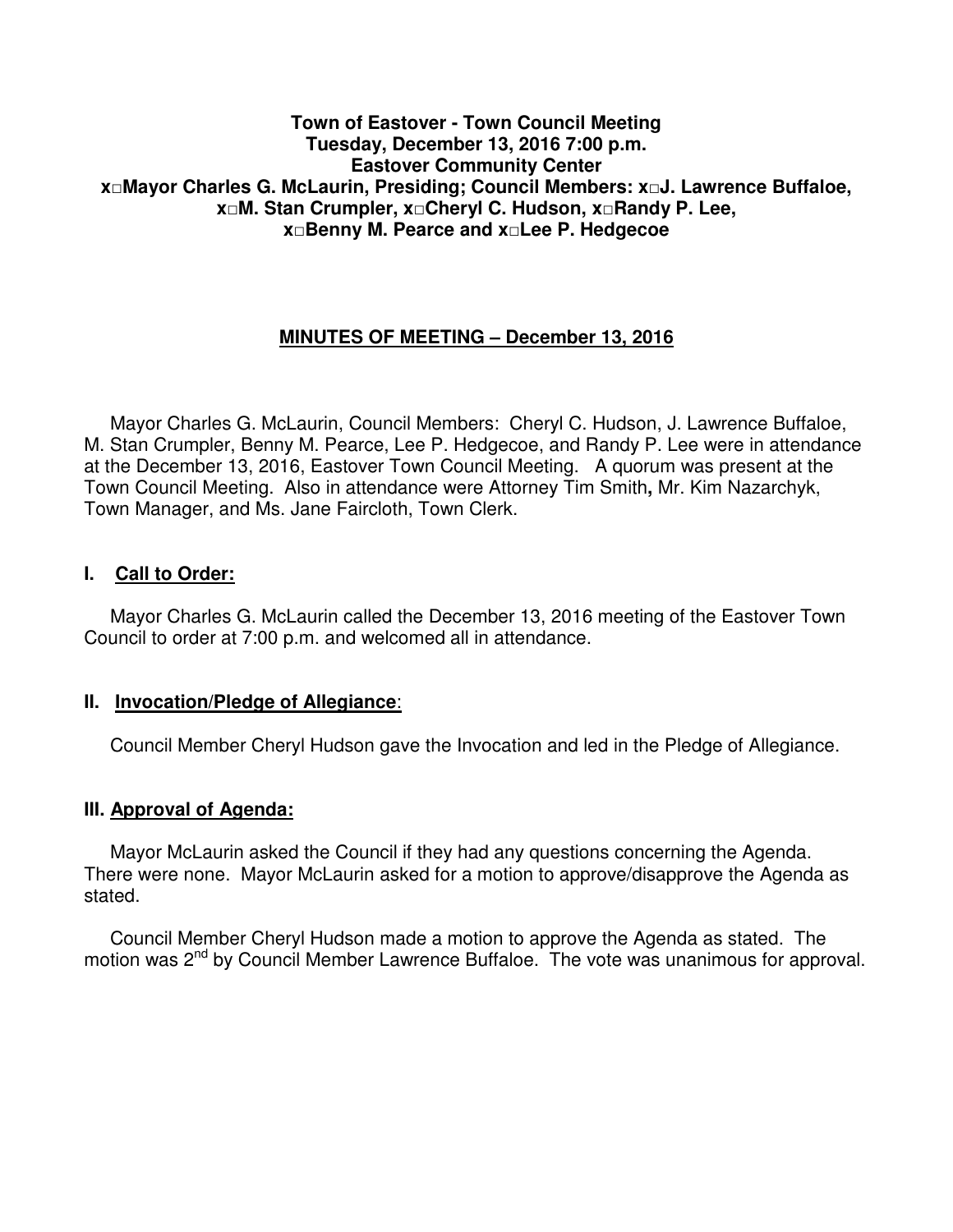# **IV. Public Comments:**

 Ms. Dee Taylor, Community Services Manager for Cumberland County Community Development, signed up to speak. Ms. Taylor said each year they reach out to participating municipalities in their jurisdiction to receive feedback so they can prepare their annual action plan. Ms. Taylor said we are an entitlement jurisdiction where we receive community development block grant funds and home investment partnership funds to implement activities with Cumberland County geared toward helping low to moderate income families. Activities encompass home repairs for owner occupants or investor owners as well as invest funds to public services, public facilities, and water sewer projects.

 Mayor McLaurin asked if the Community Development was involved in the Hurricane Matthew clean up. Ms. Taylor said yes, first an applicant must apply through Federal Emergency Management Administration (FEMA) then their insurance. If there is still an unmet need please contact the Community Development. Mayor McLaurin and the Council stated they appreciated Ms. Taylor coming out to speak and give them an update. Ms. Taylor told the Mayor and Council she appreciated their time.

# **V. Consent Agenda:**

- **1. Consider approval of the Minutes for the November 8, 2016 Town Council Meeting.**
- **2. Consider approval of the October, 2016 Financial Reports.**
- **3. Consider approval of Eastover's Observed Holiday dates for 2017.**
- **4. Eastover Town Council Meeting Schedule for Calendar Year 2017.**

 Mayor McLaurin asked the Council if they had any questions concerning the Consent Agenda. There were none. Mayor McLaurin asked for a motion to approve/disapprove the Consent Agenda as stated.

 Council Member Randy Lee made a motion to approve the Consent Agenda as stated. The motion was 2<sup>nd</sup> by Council Member Stan Crumpler. The vote was unanimous for approval.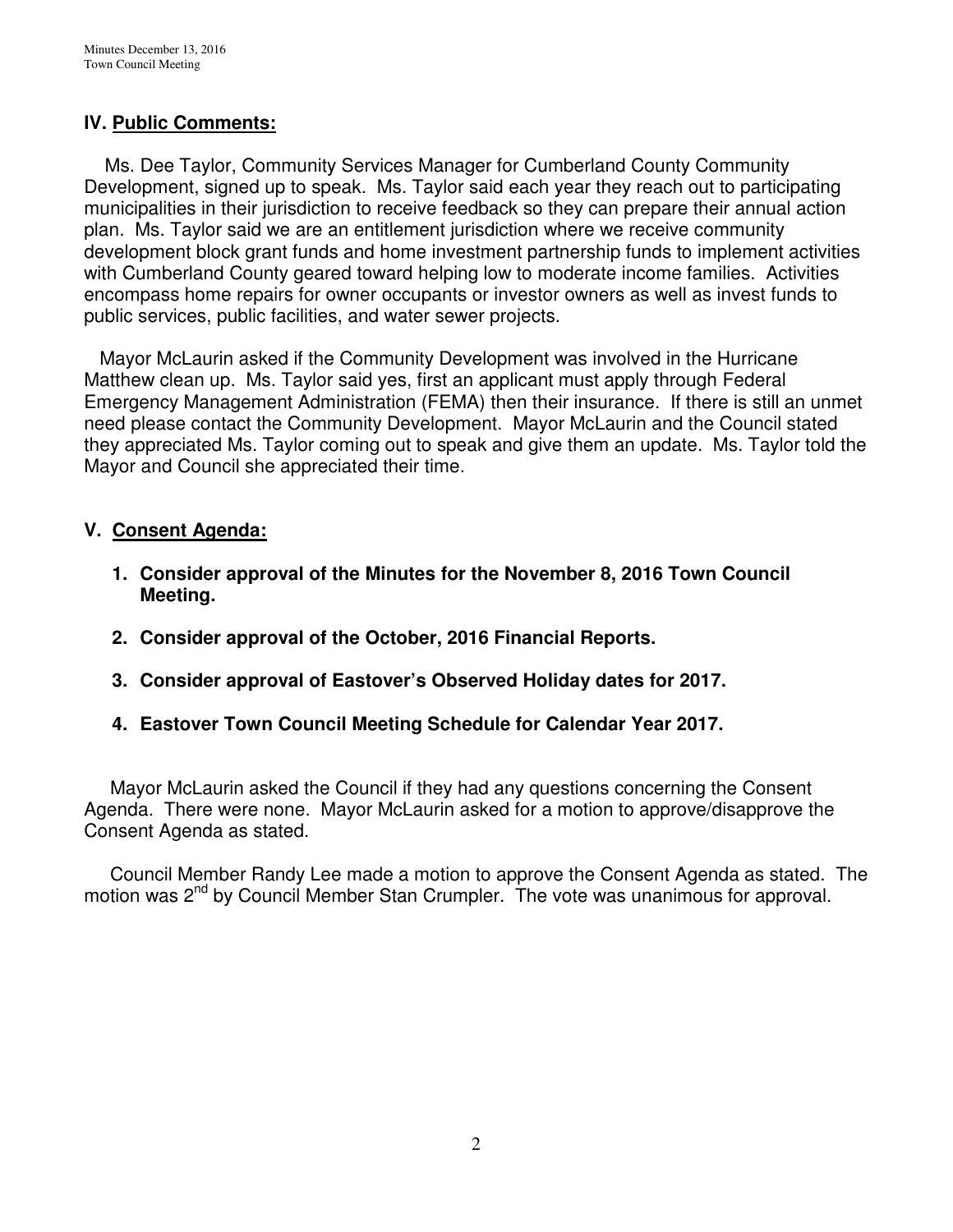# **VI. Discussion Agenda:**

### **Agenda Item #1:**

### **Presentation by Mr. David Maxwell from McFadyen & Sumner CPAs, PA concerning Fiscal Year 2016 Audit of the Town of Eastover.**

 Mr. Maxwell stated the bottom line is the Town of Eastover has a clean audit. There were no deficiencies or areas of concern. The town ended the year with \$3,055,000 in the bank which is up \$624,000 over the previous year, meaning cash flow is positive. The Towns revenue is a total of \$1,611,000, which is up \$25,000 from the previous year. The largest source of revenue is sales tax at \$701,000 followed by property tax at \$641,000. Powell Bill money from the Department of Transportation is about \$76,000 per year for street funds. Expenditures amount to \$974,000. The largest expenditure and expenses are for public safety and the fire department. The second largest expenditure is general government.

 Mr. Maxwell stated there was a management letter in the audit that included recommendations to overcome inherent risks because of the lack of segregation of duties due to the Town of Eastover being so small. Mr. Maxwell said the Council already practices these recommendations such as being faithful in attendance at Council meetings, reviewing the interim financial review, and participating in the budget process. Mr. Maxwell said the Town of Eastover has strong internal controls, policies, and procedures. He said this was an exceptional audit.

 Mayor McLaurin asked for a vote to accept/deny the audit as presented. Council Member Lee Hedgecoe made a motion to accept the audit as presented. Council Member Randy Lee 2<sup>nd</sup> the motion. The vote was unanimous for approval.

 Mr. Nazarchyk stated in 2013 the Council established the Capital Reserve Fund to last for five years expiring in 2018. The Council set aside \$85,000 minimum to go to capital reserve each year. Historically the Council has moved \$200,000.00 each year. The Resolution passed had a CAP of \$900,000; he would request the council to transfer a total of \$200,000 to bring the total to \$900,000 plus interest which is approximately \$340.

 Mayor McLaurin asked for a motion to increase the Capital Reserve CAP to \$1,000,000. Council Member Cheryl Hudson made a motion to increase the Capital Reserve CAP to \$1,000,000 and to transfer \$300,000 to the Capital Reserve Account for a balance of  $$1,000,000$ . The motion was 2<sup>nd</sup> by Council Member Randy Lee. The vote was unanimous for approval.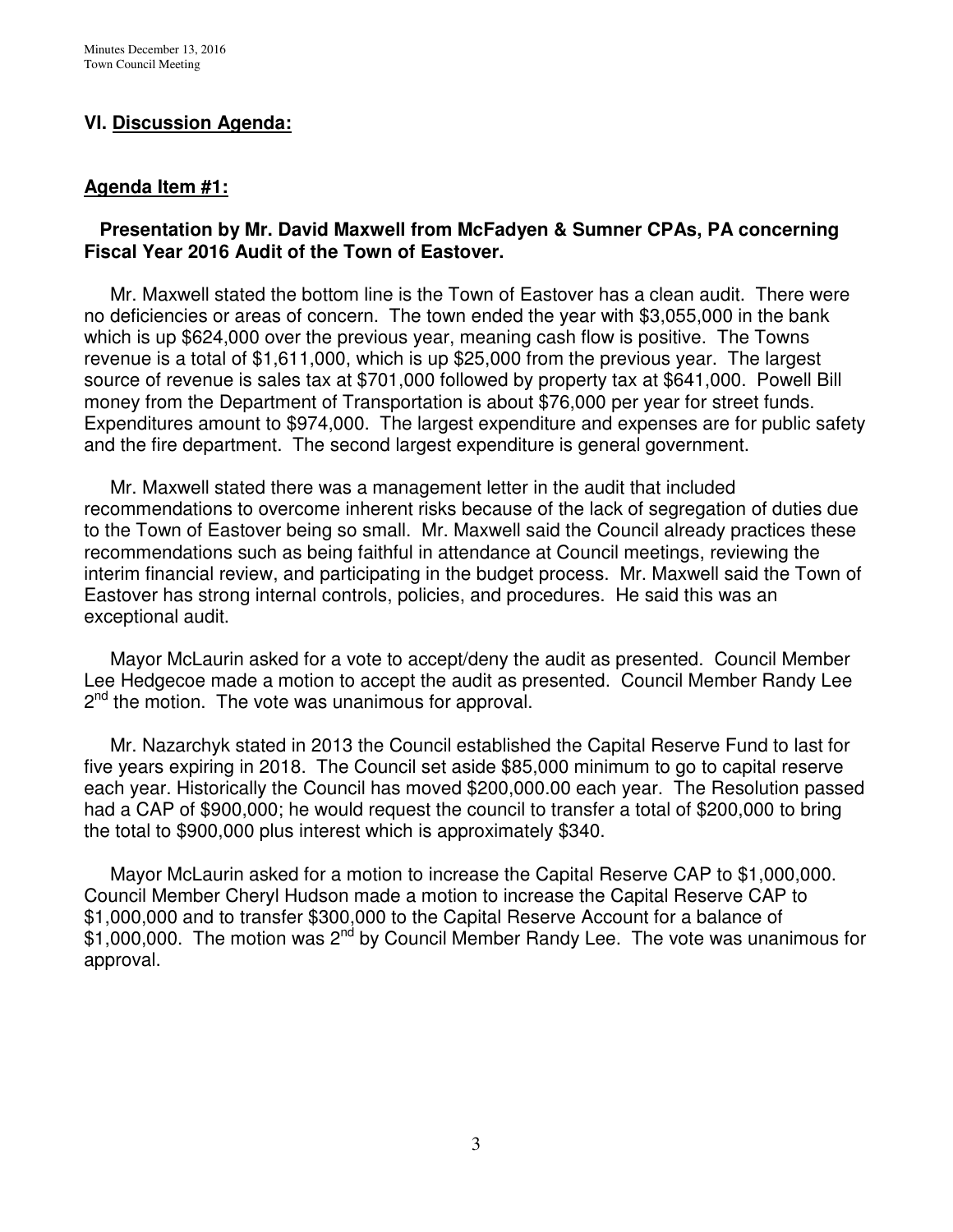# **Agenda Item #2:**

### **Presentation by Mr. Kim Nazarchyk concerning the Agreement to Enforce the Minimum Housing Code.**

Mr. Nazarchyk stated the Council had previously adopted Cumberland County's Ordinance concerning the Minimum Housing Code. The Town Attorney said Eastover needed an Interlocal Agreement that is specifically for the Minimum Housing Code. The Minimum Housing Code is concerning the condition of a unit someone is living in. This Agreement will give Cumberland County the right to enforce this ordinance within the Town of Eastover. Mr. Nazarchyk stated the County Commissioner's Policy Committee had a meeting and the Agreement passed on December 1<sup>st</sup> unanimously. The Agreement will not go before the Cumberland County Board until Jan 3 or Jan 17 meeting.

 Mayor McLaurin asked for a motion to approve/disapprove the Agreement to Enforce the Minimum Housing Code. Council Member Lawrence Buffaloe made a motion to approve the Agreement to Enforce the Minimum Housing Code. The motion was  $2^{nd}$  by Council Member Cheryl Hudson. The vote was unanimous for approval.

#### **VII. Receive Mayor's Update:**

 Mayor McLaurin stated the World War II Memorial Dedication was a huge success. Council Member Randy Lee, Council Member Cheryl Hudson, and Mr. Tom Melvin did an excellent job. Mr. Tom Melvin stated he appreciated the opportunity to participate. He said the World War II Veterans and the cooperation from all involved was amazing. Mayor McLaurin congratulated them for a job well done.

 Mayor McLaurin said he will be visiting Disney World for his 25th wedding anniversary and he will need help with preparing for the Flea Drop. He will not return until Dec 29<sup>th</sup>. Mayor McLaurin said he knows entertainment needs to be scheduled for the Flea Drop.

 Mayor McLaurin stated the Eastover Fire Department's Christmas party was a great success. Ms. Ann Buffaloe, Council Member Randy Lee and wife, and Mayor McLaurin and wife attended.

 First Lady of Eastover, Ms. Shirley McLaurin, passed out a bag of goodies for the Council and staff of the Town of Eastover. Mayor McLaurin stated they went to Bear Creek and wanted to share the experience.

Mayor McLaurin stated Merry Christmas to ALL!